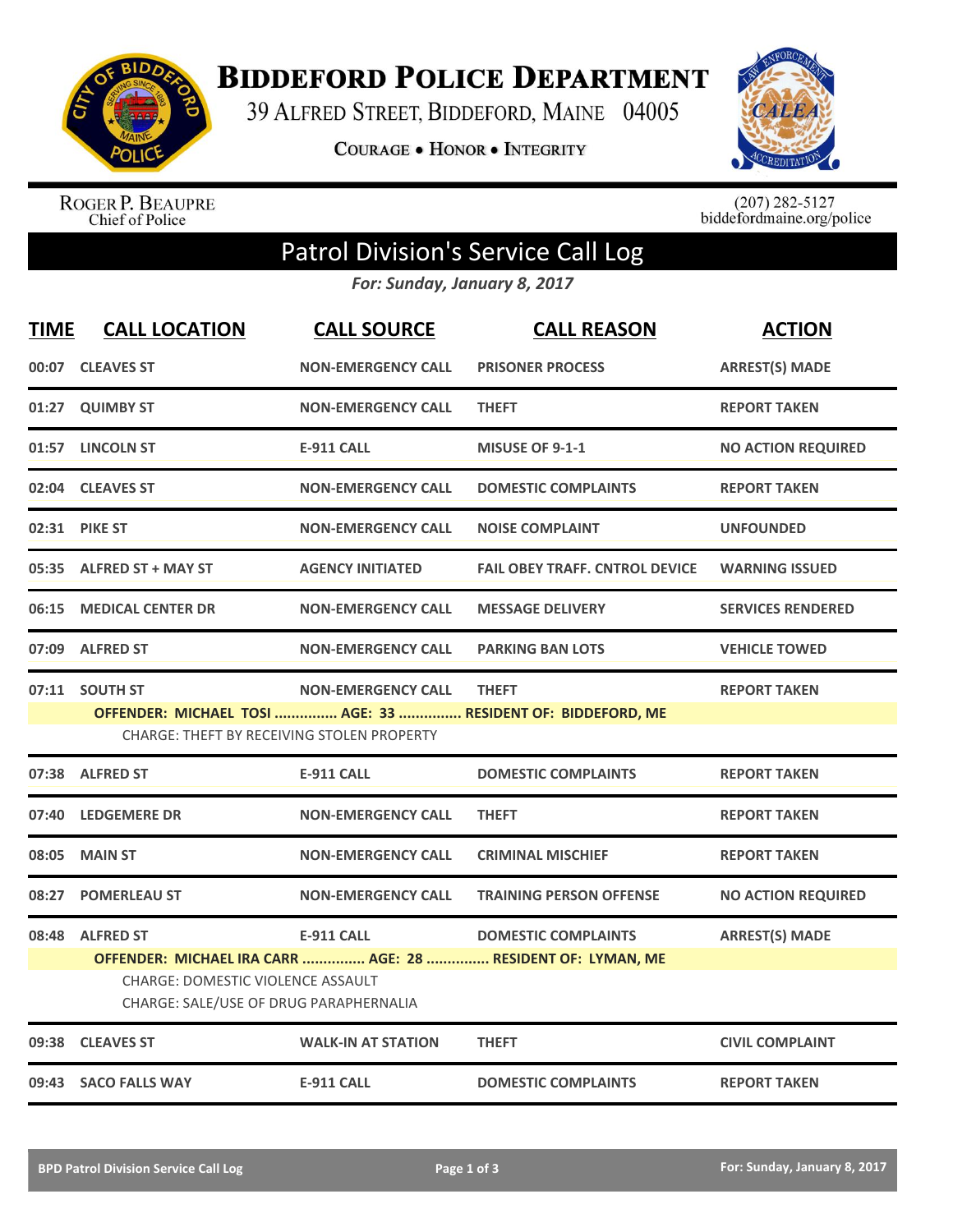| <b>TIME</b> | <b>CALL LOCATION</b>                                                                                                      | <b>CALL SOURCE</b>        | <b>CALL REASON</b>                                                                                | <b>ACTION</b>                |
|-------------|---------------------------------------------------------------------------------------------------------------------------|---------------------------|---------------------------------------------------------------------------------------------------|------------------------------|
|             | 10:36 ALFRED ST                                                                                                           | <b>NON-EMERGENCY CALL</b> | <b>PARKING COMPLAINT</b>                                                                          | <b>PARKING TICKET ISSUED</b> |
|             | 12:14 ALFRED ST + WELLSPRING RD                                                                                           | <b>AGENCY INITIATED</b>   | <b>FAIL TO OBTAIN MAINE LICENSE</b>                                                               | <b>WARNING ISSUED</b>        |
|             | 12:38 ALFRED ST                                                                                                           | <b>NON-EMERGENCY CALL</b> | <b>MOTOR VEHICLE ACCIDENT - H</b>                                                                 | <b>STATE FORM TAKEN</b>      |
| 12:44       | <b>CLEAVES ST</b>                                                                                                         | <b>WALK-IN AT STATION</b> | <b>ESCORTS / RELAYS</b>                                                                           | <b>SERVICES RENDERED</b>     |
|             | 13:02 BOULDER WAY                                                                                                         | <b>NON-EMERGENCY CALL</b> | <b>ARTICLES LOST/FOUND</b>                                                                        | <b>SERVICES RENDERED</b>     |
|             | 13:07 CLIFFORD ST + CADORETTE AVE AGENCY INITIATED                                                                        |                           | <b>REGISTRATION VIOLATION</b>                                                                     | <b>WARNING ISSUED</b>        |
| 13:35       | <b>MAIN ST</b>                                                                                                            | <b>AGENCY INITIATED</b>   | <b>INSPECTION VIOLATION</b>                                                                       | <b>WARNING ISSUED</b>        |
|             | 14:17 HARDING ST<br><b>CHARGE: ASSAULT</b><br><b>CHARGE: TERRORIZING</b><br><b>CHARGE: VIOLATING CONDITION OF RELEASE</b> | <b>E-911 CALL</b>         | <b>DISORDERLY CONDUCT</b><br>OFFENDER: ZACHARY A JEWETT  AGE: 27  RESIDENT OF: BIDDEFORD, ME      | <b>REPORT TAKEN</b>          |
|             | 15:17 HILL ST                                                                                                             | <b>AGENCY INITIATED</b>   | <b>PAPERWORK</b>                                                                                  | <b>PAPERWORK NOT SERVED</b>  |
| 15:26       | <b>VINCENT AVE</b>                                                                                                        | <b>AGENCY INITIATED</b>   | <b>PRISONER PROCESS</b>                                                                           | <b>SERVICES RENDERED</b>     |
|             | <b>15:41 LESTER B ORCUTT BLVD</b>                                                                                         | <b>AGENCY INITIATED</b>   | <b>SUSPICION</b>                                                                                  | <b>SERVICES RENDERED</b>     |
| 15:42       | <b>GRANITE ST</b>                                                                                                         | <b>NON-EMERGENCY CALL</b> | <b>JUVENILE OFFENSES</b>                                                                          | <b>GONE ON ARRIVAL</b>       |
|             | 15:52 LANDRY ST + HILL ST                                                                                                 | <b>AGENCY INITIATED</b>   | <b>INSPECTION VIOLATION</b>                                                                       | <b>VSAC ISSUED</b>           |
|             | 15:56 AMHERST ST                                                                                                          | <b>NON-EMERGENCY CALL</b> | <b>DOMESTIC COMPLAINTS</b>                                                                        | <b>REPORT TAKEN</b>          |
|             | 16:09    FOSS ST                                                                                                          | <b>E-911 CALL</b>         | <b>MISUSE OF 9-1-1</b>                                                                            | <b>WARNING ISSUED</b>        |
|             | 16:17 SPRUCE ST                                                                                                           | <b>NON-EMERGENCY CALL</b> | <b>CHECK OTHER WELFARE</b>                                                                        | <b>SERVICES RENDERED</b>     |
|             | 16:27 MAIN ST                                                                                                             | <b>NON-EMERGENCY CALL</b> | <b>ARTICLES LOST/FOUND</b>                                                                        | <b>SERVICES RENDERED</b>     |
|             | 17:34 MAY ST + HARVARD ST                                                                                                 | <b>AGENCY INITIATED</b>   | <b>VEHICLE DEFECT</b>                                                                             | <b>DEFECT CARD ISSUED</b>    |
|             | 17:35 ELM ST                                                                                                              | <b>AGENCY INITIATED</b>   | <b>VEHICLE DEFECT HEADLIGHT</b>                                                                   | <b>DEFECT CARD ISSUED</b>    |
|             | 18:35 ALFRED ST                                                                                                           | <b>NON-EMERGENCY CALL</b> | <b>HARASSMENT</b>                                                                                 | <b>REPORT TAKEN</b>          |
|             | 18:42 POOL ST                                                                                                             | <b>AGENCY INITIATED</b>   | <b>SPEEDING</b>                                                                                   | <b>WARNING ISSUED</b>        |
|             | 18:42 HIGH ST                                                                                                             | <b>AGENCY INITIATED</b>   | <b>TERRORIZING</b>                                                                                | <b>REPORT TAKEN</b>          |
|             | 18:59 SHEVENELL CT<br><b>CHARGE: WARRANT ARREST</b>                                                                       | <b>E-911 CALL</b>         | <b>DOMESTIC COMPLAINTS</b><br>OFFENDER: NICHOLAS GORDON DORE  AGE: 24  RESIDENT OF: BIDDEFORD, ME | <b>ARREST(S) MADE</b>        |